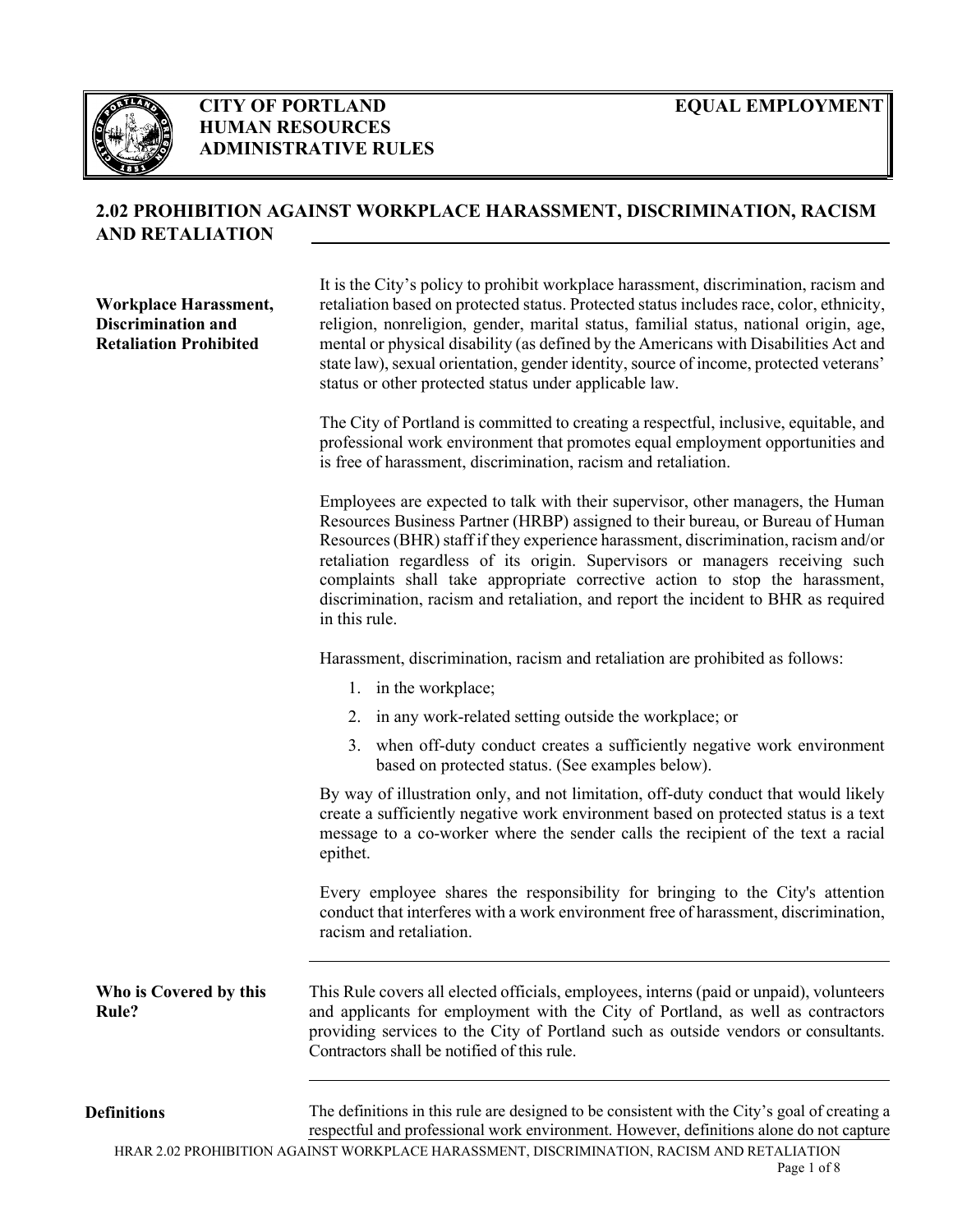the City's policy without examples. Accordingly, this rule relies on the examples included throughout. These examples are provided to illustrate the definition of a term but are not intended as the only examples of conduct that may violate this rule. **Definitions with Examples of**  Harassment: **Prohibited Conduct** The City strictly prohibits harassment based on protected status. Inappropriate verbal or physical conduct, which may include conduct that is derogatory or shows hostility towards an individual, related to the individual's protected status. The intent or consent of the persons engaging in the inappropriate conduct, or whether the person toward whom the inappropriate conduct is directed is aware of it, does not matter. By way of illustration only, and not limitation, such prohibited harassment includes: racial or ethnic slurs, epithets, and any other offensive remarks; • jokes, pranks or other banter, including stereotyping; whether written, verbal, or electronic, threats, intimidation, and other menacing behavior; and inappropriate verbal, graphic, or physical conduct; sending or posting harassing messages, videos or messages via text, instant messaging, or social media which have a nexus to the workplace; and other harassing conduct based on one or more of the protected statuses identified in this policy. Sexual Harassment: Sexual harassment is a specific form of harassment which includes a broad spectrum of conduct. It is a specific type of harassment, which includes unwanted sexual advances, requests for sexual favors, and other sexually oriented verbal or physical conduct. It may also include situations where: (1) submission to such conduct is made either explicitly or implicitly a term or condition of an individual's employment; or (2) submission to or rejection of such conduct is used as a basis for employment decisions affecting such individual; or (3) such conduct has the purpose or effect of unreasonably interfering with an individual's work performance, or creating an intimidating, hostile, or offensive work environment. By way of illustration only, and not limitation, some examples of unacceptable behavior include: unwanted sexual advances: • offering an employment benefit (such as a raise, promotion or career advancement) in exchange for sexual favors, or threatening an employment detriment (such as termination or demotion) for an employee's failure to engage in sexual activity; • visual conduct, such as leering, making sexual gestures, and displaying or posting sexually suggestive objects or pictures, cartoons or posters; sending or posting sexually-related messages, videos or messages via text, instant messaging, or social media; • verbal abuse of a sexual nature, graphic verbal comments about an individual's body, sexually degrading words used to describe an individual,

and suggestive or obscene letters, notes or invitations;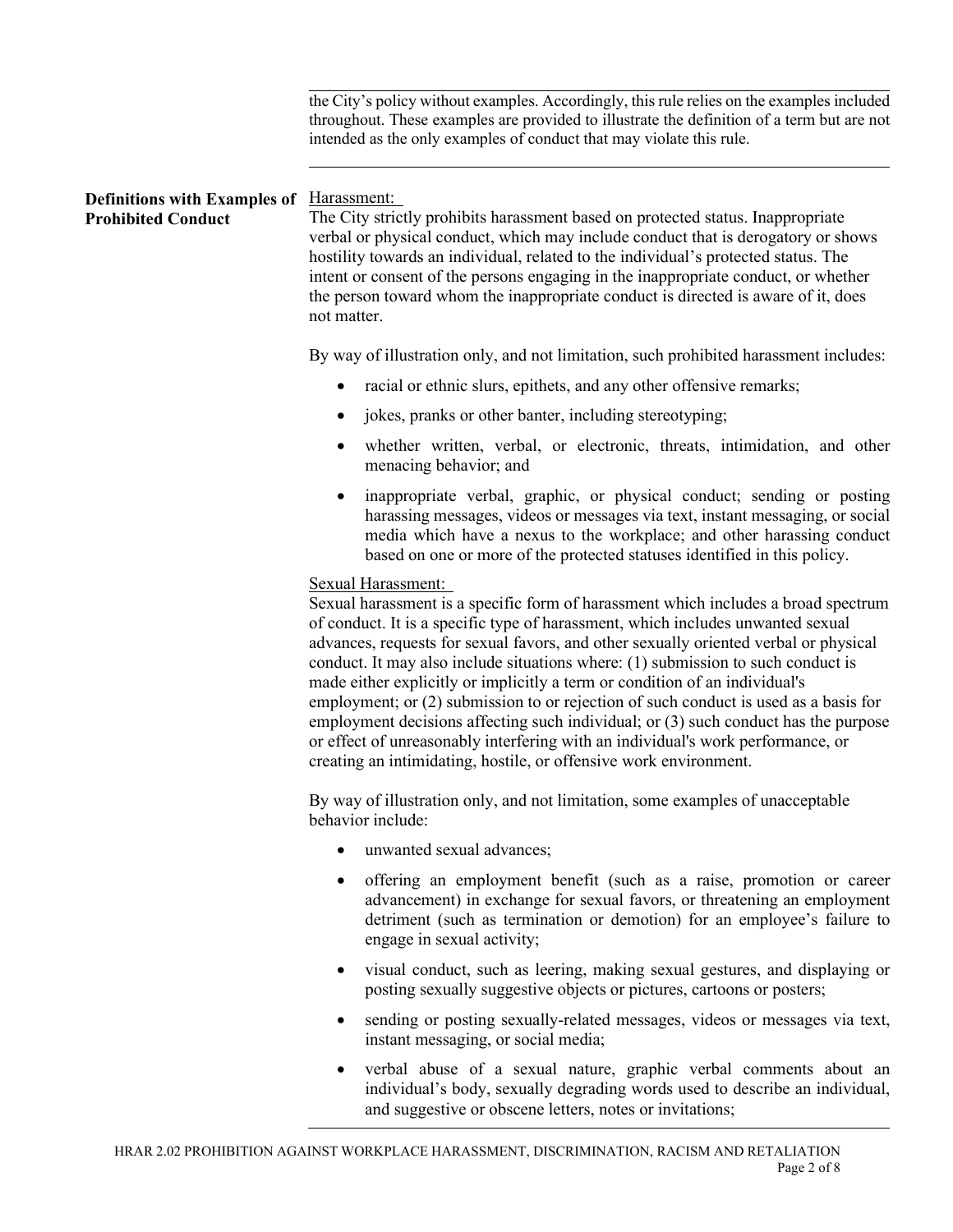- welcome or unwelcome contact with any intimate body part including but not limited to breasts, buttocks, hair, neck, lips, legs, thighs and feet, such as pinching, kissing, grabbing, patting or neck massages/rubs; and
- physical or verbal abuse concerning an individual's gender, gender identity or gender expression.

## Discrimination:

The City is committed to prohibiting discrimination in the workplace. Discrimination is the unequal or different treatment of an individual in any personnel action based on protected status.

By way of illustration only, and not limitation, examples of discrimination may include:

- making employment decisions, such as, promotional decisions, hiring decisions, discharge or layoff selections based on a protected status;
- using stereotypes or assumptions about a protected status for the purpose of employment decisions;
- denial or exclusion from information/meetings that could impact successful job performance based on protected status; and
- collusion with another person to either treat someone negatively based on protected status.

### Racism:

Racism is a form of discrimination and/or harassment. The City prohibits racism in the workplace.

By way of illustration only, and not limitation, examples of racism may include:

- commenting that a Black employee is "so articulate" or referring to a Black employee as "you people"; and
- Racial slurs, racist jokes or cartoons, racial stereotypes, paraphernalia like swastikas or nooses, or singing along to racist song lyrics.

### Retaliation:

The City prohibits retaliation against those who engage in protected activities. Protected activity may include but is not limited to the following: complaining or threatening to complain about alleged discrimination, racism or harassment against oneself or others; resisting sexual advances or intervening to protect others; and requesting reasonable accommodation for disability or religion. Conduct that would likely deter an individual from reporting or supporting a claim of harassment or discrimination may constitute retaliation. The City will not tolerate retaliation against any individual who reports discrimination or harassment, testifies, assists, or participates in any manner in an investigation, proceeding or hearing, regardless of the outcome of the complaint. Retaliation can occur even if the underlying complaint of harassment or discrimination is not substantiated.

By way of illustration only, and not limitation, examples of retaliation may include:

• Any adverse employment action including disciplining or terminating an employee for filing a claim of harassment, racism or discrimination;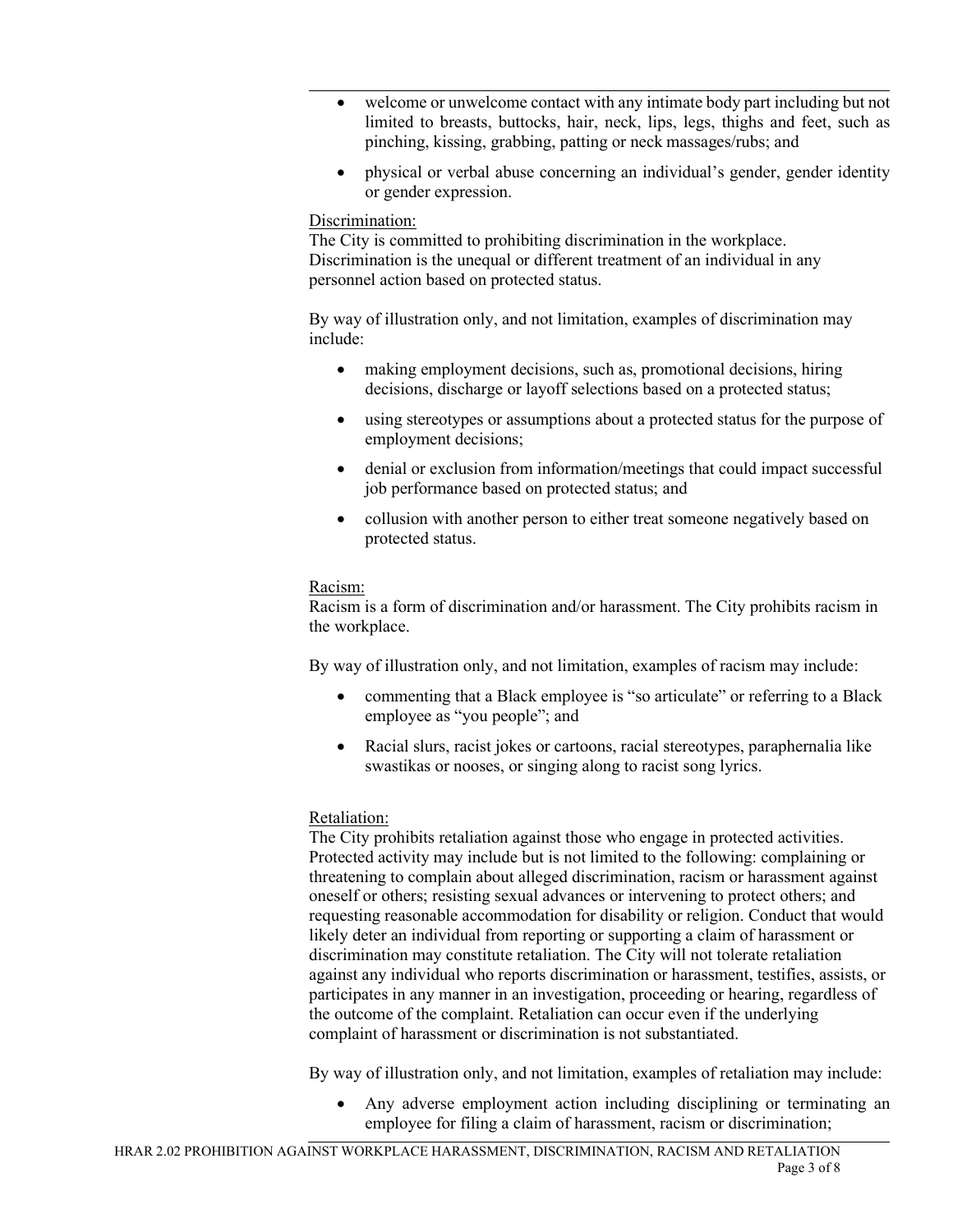|                                                  | Ostracizing or excluding a complainant from a work-related meeting or<br>$\bullet$<br>conversation;                                                                                                                                                                                                                                                                                    |
|--------------------------------------------------|----------------------------------------------------------------------------------------------------------------------------------------------------------------------------------------------------------------------------------------------------------------------------------------------------------------------------------------------------------------------------------------|
|                                                  | Spreading malicious gossip or rumors about a coworker for filing a complaint<br>of discrimination, racism or harassment; and                                                                                                                                                                                                                                                           |
|                                                  | Scrutinizing work or attendance more closely than that of others without<br>justification.                                                                                                                                                                                                                                                                                             |
| <b>Religious Accommodation</b>                   | See <u>Human Resources Administrative Rule 2.06</u> for reasonable employment<br>accommodations, including religious accommodations.                                                                                                                                                                                                                                                   |
| <b>Disability Accommodation</b>                  | See Human Resources Administrative Rule 2.06 for reasonable employment<br>accommodations, including disability accommodations.                                                                                                                                                                                                                                                         |
| <b>Manager/Supervisor</b><br><b>Expectations</b> | Managers and supervisors shall enforce this rule and maintain a productive,<br>respectful, inclusive, and professional workplace.                                                                                                                                                                                                                                                      |
|                                                  | Managers and supervisors who know or have reason to know that discrimination,<br>harassment, racism or retaliation may be occurring must do the following:                                                                                                                                                                                                                             |
|                                                  | Take immediate action to stop it; and<br>1)                                                                                                                                                                                                                                                                                                                                            |
|                                                  | 2) Report the incident to BHR as required below.                                                                                                                                                                                                                                                                                                                                       |
|                                                  | Implied approval of harassment, discrimination, racism, or retaliation by, for<br>example, laughing and treating a situation as a joke, failing to take action, or advising<br>an employee not to complain, is prohibited.                                                                                                                                                             |
|                                                  | A "complaint" as used in this subsection is given its ordinary meaning. It means that an<br>employee is bringing information forward or protesting something that is affecting their<br>work environment, and the substance of the complaint involves protected status.                                                                                                                |
|                                                  | If a manager or supervisor observes or becomes aware of conduct that likely constitutes<br>harassment, discrimination, racism, retaliation, or other inappropriate conduct discussed under<br>this rule or receives a complaint from a City employee, an applicant, a member of the<br>public or a contractor about harassment, discrimination racism, , or retaliation they<br>shall: |
|                                                  | Contact the Human Resources Business Partner or Employee Relations<br>1)<br>Manager as soon as possible, but no later than two working days after<br>observing or becoming aware of conduct or after receiving the complaint<br>that likely constitutes discrimination, racism, harassment or retaliation; and                                                                         |
|                                                  | 2) Upon receipt of a complaint, the receiving manager or supervisor shall<br>provide the complainant with a copy of this rule.                                                                                                                                                                                                                                                         |
|                                                  | Managers and supervisors are not expected to determine that a 2.02 violation has<br>occurred before contacting BHR. When in doubt, managers and supervisors should<br>always err on the side of contacting BHR within two working days.                                                                                                                                                |
|                                                  | Managers and supervisors are expected to contact human resources personnel even<br>if the person making the complaint requested that it be kept confidential or if the                                                                                                                                                                                                                 |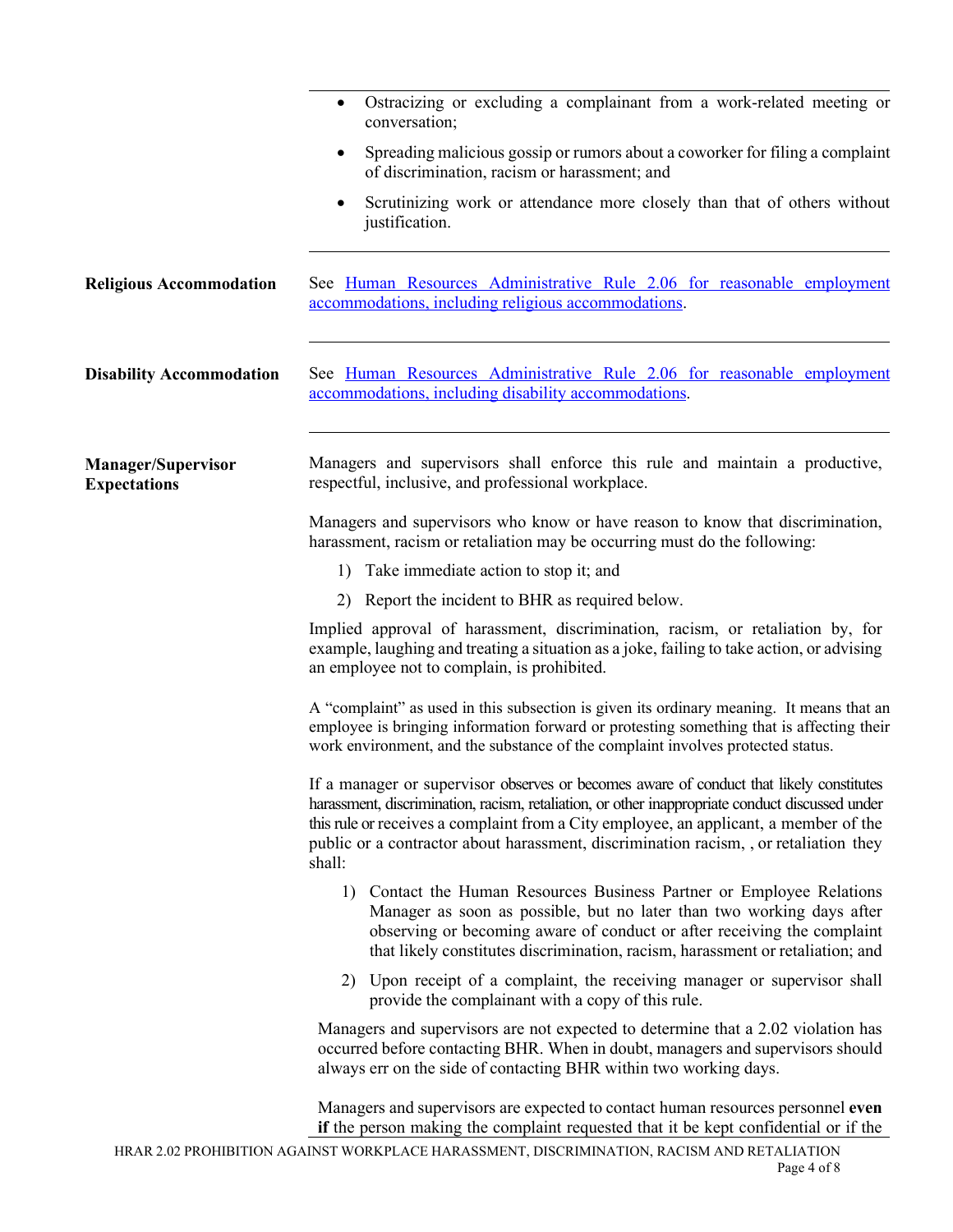person toward whom the prohibited conduct was directed is not aware of it. Managers and supervisors should inform an individual making a complaint that strict confidentiality may not be feasible.

Managers and supervisors are responsible for ensuring that the following are not permitted in, and are removed from, the workplace: notes, comments, posters and other materials on walls, bulletin boards or elsewhere in the workplace, and media that reflect harassment, discrimination, racism or retaliation. Managers and supervisors are expected to educate and remind employees about the impropriety of these items as well as the inappropriateness of jokes, slurs, or other negative verbal comments that violate this rule. Managers and supervisors are also responsible for educating employees that the use of City owned equipment, including but not limited to electronic devices such as computers, telephones, mobile phones, tablets, photocopiers, or faxes for any of these purposes is also prohibited.

Any supervisor or manager who is aware of harassment, discrimination, racism, and/or retaliation and fails to report it or condones it by action or inaction will be subject to disciplinary action.

**What Should Employees Do?** All employees, managers and supervisors are advised to document incidents of workplace harassment, discrimination, racism or retaliation, as well as take the following action:

- 1) Not engage in discrimination, harassment, racism or retaliatory conduct in violation of this rule.
- 2) If you believe you are being subjected to conduct that violates this rule and feel comfortable doing so: tell the offender to "stop it!" Say it firmly, without smiling or apologizing. However, nothing prevents you from filing a complaint because you did not tell the offender their behavior is unwelcome or ask the offender to stop.
- 3) Promptly file a complaint using the procedure below if you are the recipient of harassment, discrimination, racism or retaliatory conduct prohibited by this rule. If you witness prohibited conduct, you are encouraged to bring that information to the attention of a supervisor or to Human Resources staff. Employees are not required to follow any supervisory chain of command in filing a complaint or reporting possible violations of this rule. You may go directly to Human Resources.
- 4) Employees who believe they are being subjected to conduct that violates this rule are encouraged to take advantage of the City's **Employee** [Assistance Program, as provided under HRAR 10.02.](https://www.portlandoregon.gov/citycode/article/12006)

Nothing in this Rule restricts an individual's right to file a complaint with the Bureau of Labor and Industries or the **[Equal Employment Opportunity](http://www.eeoc.gov/)** [Commission, t](http://www.eeoc.gov/)o file a grievance under a union contract, or to file a lawsuit. However, notifying a union steward or other union official does not constitute filing a complaint with the City under the internal complaint procedure outlined below.

Oregon law requires the City to notify all employees that anyone who intends to sue the City for violation of state law must provide tort claim notice within 180 days of the alleged violation of the law. If timely tort claim notice is given, a complaint alleging an unlawful employment practice as described in ORS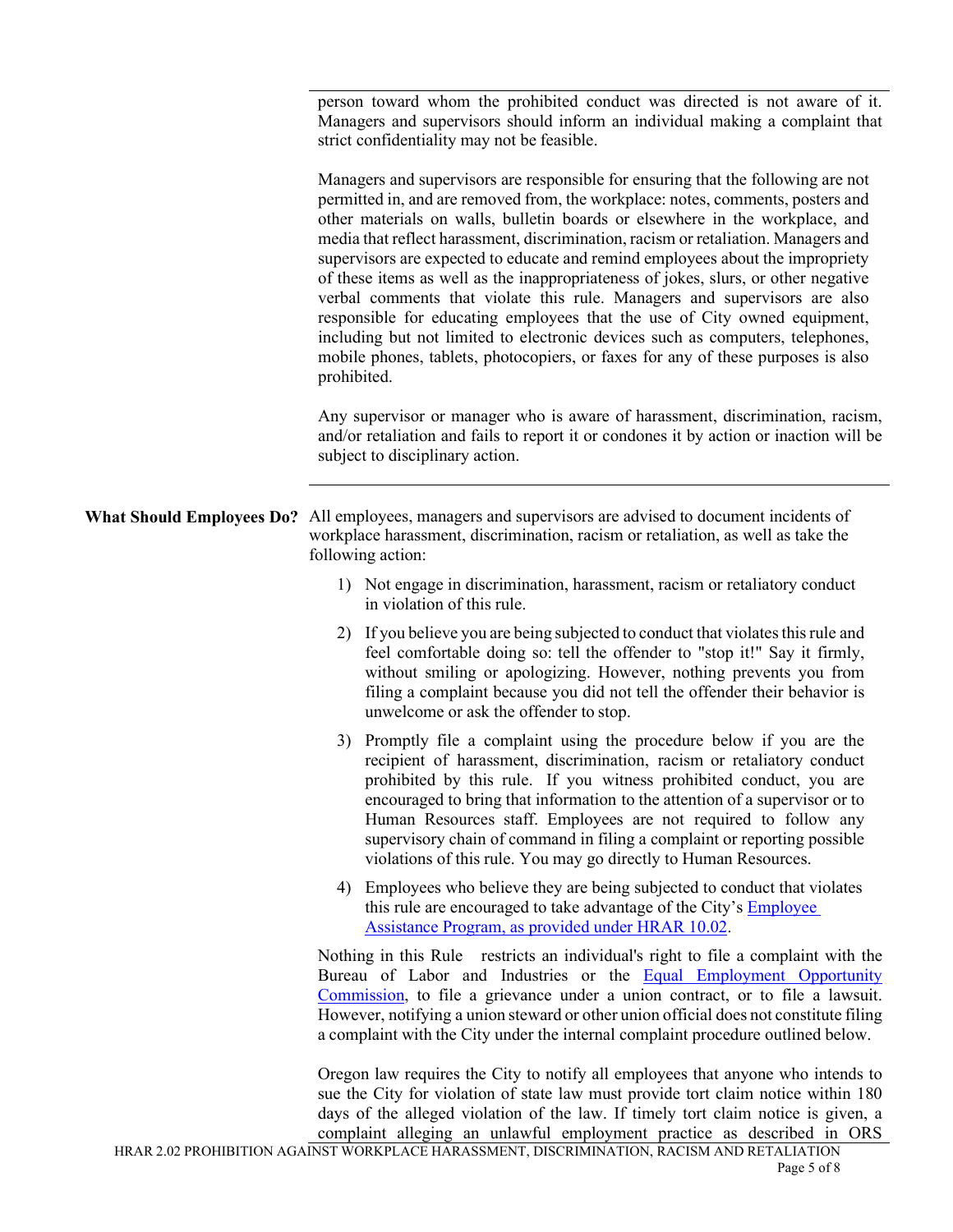659A.030, 659A082, or 659A.112 must be commenced not later than five years after the occurrence of the alleged violation.

This policy includes conduct that is not prohibited under state or federal law and is enforceable as a City policy but is not intended to create a legal right of action that does not exist under state or federal law.

**Internal Complaint Process** Who to Contact: A current City employee is encouraged to discuss such concerns with their immediate supervisor. This will provide the supervisor with an opportunity to review the concerns of the individual. If the employee does not feel comfortable discussing the concerns with their immediate supervisor, the employee should contact:

- their supervisor's manager;
- their bureau director; or
- Bureau of Human Resources staff; Employees are not required to follow any supervisory chain of command in filing a complaint or reporting possible violations of this rule.;

Oregon law requires the City to investigate complaints submitted within four years from the date that the workplace harassment, racism or discrimination occurred. The City encourages employees to notify the City promptly so that it can act quickly to address the issue, and to bring forward any complaints the employee may have regardless of when the conduct occurred.

A non-City employee such as an applicant, a member of the public or a contractor may contact the specific bureau where the alleged harassment, discrimination, racism, retaliation, occurred or file a complaint with the Bureau of Human Resources.

**Investigation** Bureaus investigating a complaint should follow the procedure outlined in [Attachment A. \(](#page--1-0)The attachment is a procedure only and is not part of the binding Human Resources Administrative Rule). When appropriate, the individual who receives the complaint may discuss options for informally resolving the complaint with the complainant. All complaints must be thoroughly and promptly investigated. The individual making the complaint and the accused shall be notified of the results of the investigation and whether action will be taken. . BHR will follow-up with the complaining employee not less than every three months for one year after receipt of the complaint to ensure that the harassment, racism, or discrimination has stopped, and the complainant has not experienced retaliation. The complainant may, at any time, request in writing for BHR to stop following up on the complaint. Immediate action may be required in situations where prohibited harassment,

retaliation, racism or discrimination has occurred.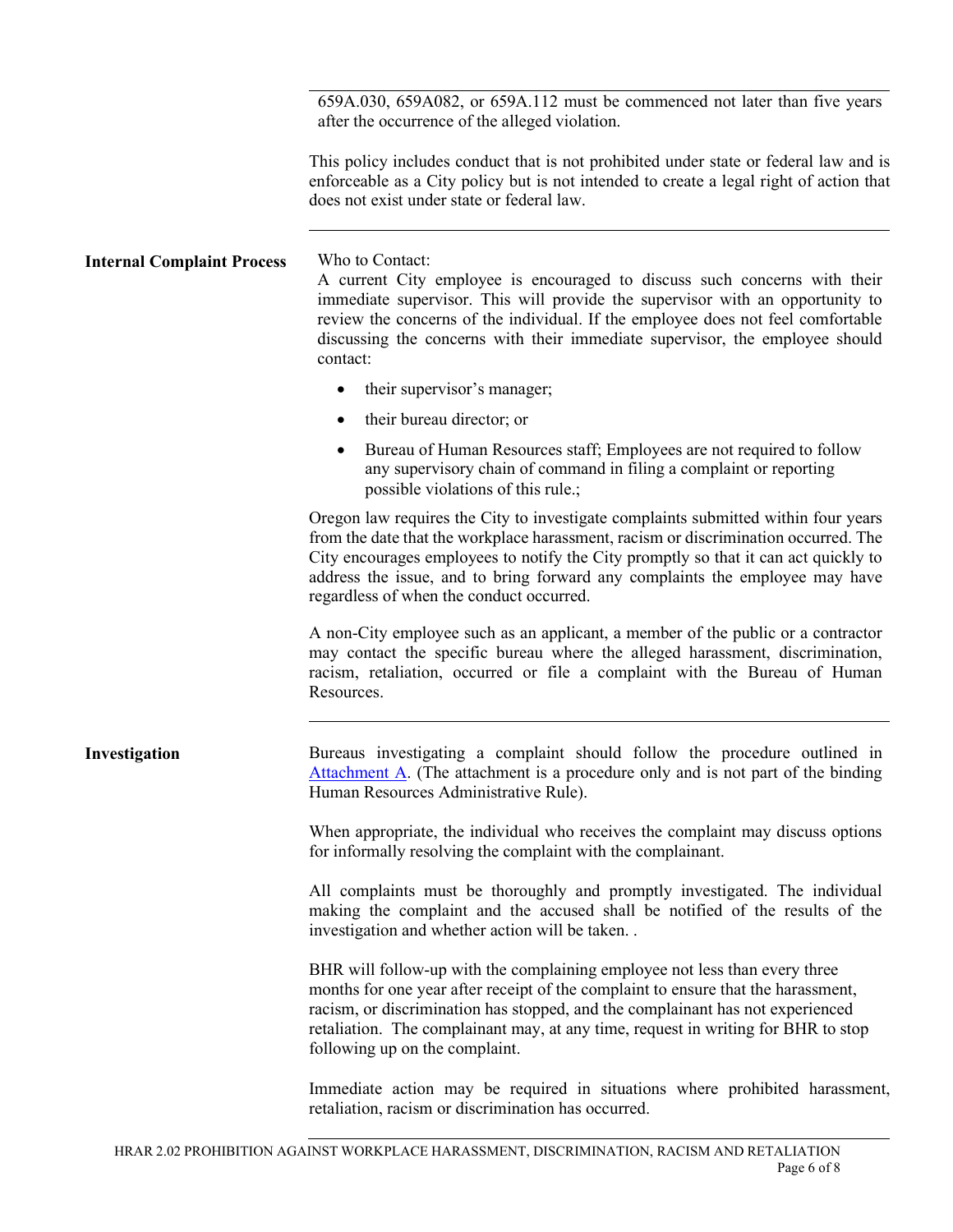| Confidentiality                    | All information received in connection with inquiries, or with the filing,<br>investigation, and resolution of a workplace harassment, discrimination, racism or<br>retaliation complaint is treated as highly sensitive. Employees authorized by the<br>City to receive and investigate complaints are required to maintain confidentiality to<br>the extent possible. It is expected and anticipated that all parties involved in<br>complaints will observe the same standard of sensitivity. It is emphasized that this<br>practice is in the best interest of all parties; however, absolute confidentiality cannot<br>be guaranteed. A person who believes that they have been the victim of workplace<br>harassment may voluntarily disclose information regarding the incident of<br>workplace harassment. |
|------------------------------------|--------------------------------------------------------------------------------------------------------------------------------------------------------------------------------------------------------------------------------------------------------------------------------------------------------------------------------------------------------------------------------------------------------------------------------------------------------------------------------------------------------------------------------------------------------------------------------------------------------------------------------------------------------------------------------------------------------------------------------------------------------------------------------------------------------------------|
|                                    | As required under State law, the City may not require or coerce an employee<br>reporting a violation of this policy to enter into a nondisclosure or non-<br>disparagement agreement; however, an employee may voluntarily request to enter<br>into such an agreement with City and will have seven days after executing the<br>agreement to revoke any such agreement.                                                                                                                                                                                                                                                                                                                                                                                                                                            |
|                                    | A nondisclosure agreement refers to a contract by which the parties agree not to<br>reveal information with others outside of their arrangement.                                                                                                                                                                                                                                                                                                                                                                                                                                                                                                                                                                                                                                                                   |
|                                    | A non-disparagement agreement refers to a contract by which the parties agree not<br>to make negative statements about the other(s).                                                                                                                                                                                                                                                                                                                                                                                                                                                                                                                                                                                                                                                                               |
| <b>Training</b>                    | The City will provide training on this Rule to all City employees upon hire and every<br>three years thereafter.                                                                                                                                                                                                                                                                                                                                                                                                                                                                                                                                                                                                                                                                                                   |
| <b>Notice</b>                      | <b>Important Notice to All Employees:</b> Employees who have experienced conduct they<br>believe is contrary to this rule have an obligation to take advantage of the complaint<br>procedure included in this rule. An employee's failure to fulfill this obligation could<br>affect their other rights.                                                                                                                                                                                                                                                                                                                                                                                                                                                                                                           |
| <b>Administrative Rule History</b> | Adopted by Council March 6, 2002, Ordinance No. 176302<br>Effective April 5, 2002<br>Revised July 28, 2003<br>Revised July 1, 2004<br>Revised July 9, 2007<br>Revised October 19, 2010<br>Revised November 4, 2011<br>Revised December 4, 2013<br>Revised April 25, 2016<br>Revised February 15, 2018<br>Interim Rule Revised September 30, 2020                                                                                                                                                                                                                                                                                                                                                                                                                                                                   |